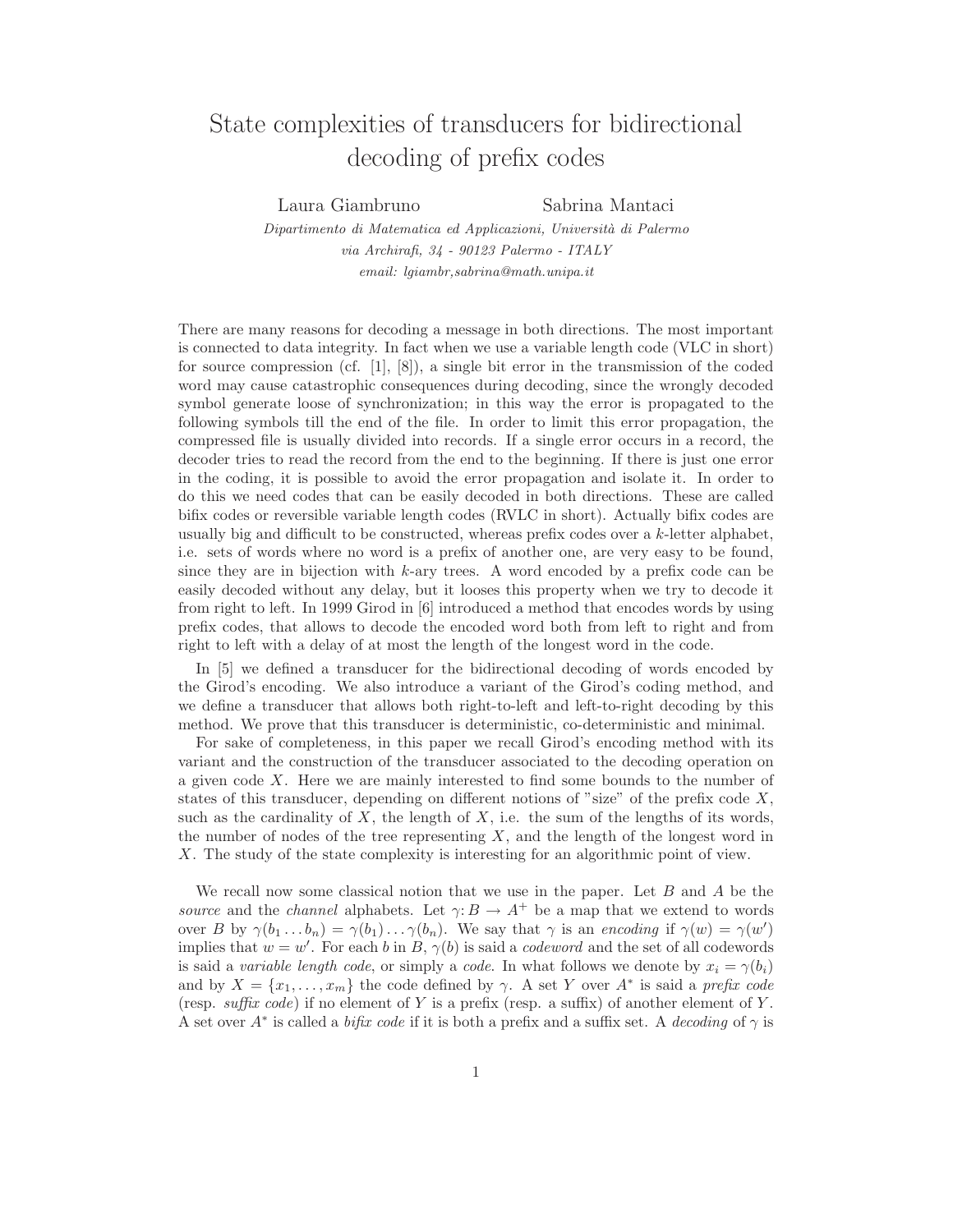the inverse operation than encoding i.e. the function  $\gamma^{-1}$  restricted to  $\gamma(B^*)$ . A code is maximal if it is not contained in another code. Throughout this paper we consider prefix codes over a binary alphabet  $A = \{0, 1\}$ . For each word u we denote by  $\tilde{u}$  the reverse of u. For  $X = \{x_1, x_2, \ldots, x_n\}$ , we define by  $\widetilde{X}$  the set  $\widetilde{X} = \{\widetilde{x}_1, \widetilde{x}_2, \ldots, \widetilde{x}_n\}$ .

A finite transducer  $\mathcal T$  on the input alphabet  $A$  and the output alphabet  $B$  is a quadruple  $\mathcal{T} = (Q, I, F, E)$  where Q is a finite set of states, I and F are two subsets of Q called the sets of *initial and terminal states*, and E is a set of *edges* defined as  $(p, u, v, q)$  where  $p, q \in Q, u \in A^*$  is the *input label* and  $v \in B^*$  is the *output label*. Two edges  $(p, u_1, v_1, q)$ and  $(r, u_1, v_1, s)$  are *consecutive* if  $q = r$ . A path in a transducer is a sequence of consecutive edges. The *label of the path* is obtained by concatenating separately the input and the output labels, and is denoted by a pair  $(u, v)$  with  $u \in A^*$  and  $v \in B^*$ . A path is successful if it starts in an initial state and ends in a terminal state. We say that a pair  $(u, v)$  is in the *relation realized by* T if it is the label of a successful path. A transducer is called a *literal* if each input label is a single letter. A literal transducer is called deterministic (resp. *codeterministic*) if for each state  $p$  and for each input letter  $a$  there is at most one edge starting at (resp. ending at)  $p$  with input letter  $a$ . A transducer is sequential if it is literal, deterministic, has a unique initial state  $i$  and can have an input label associated to i and output labels associated to final states. There is a unique minimal sequential transducer equivalent to a given one (cf. [7]).

The binary sum is the operation on  $\{0, 1\}$  defined by:  $a \oplus b = 0$  if  $a = b$  and 1 otherwise. Notice that if  $c = a \oplus b$  then  $b = a \oplus c$  and  $a = b \oplus c$ . Let  $X = \{x_1, \ldots, x_m\}$  be a finite prefix code defined by an encoding  $\gamma$  over an alphabet  $B = \{b_1, \ldots, b_m\}$ . Consider a word  $w = b_{i_1} \dots b_{i_k}$  in  $B^*$  and its encoding  $y = \gamma(b) = x_{i_1} \dots x_{i_k}$  where  $x_{i_j}$ 's are words in X. Consider also the word  $y' = \tilde{x}_{i_1} \dots \tilde{x}_{i_k}$ . Let L be the length of the longest word in  $\{x_{i_1}, \ldots, x_{i_k}\}$ . Consider the words  $x = y_0^0L$ ,  $x' = 0^L y'$  and  $z = x \oplus x'$ . The Girod's encoding  $\delta: B^* \to A^*$  is the application,  $\delta(w) = z$ , where  $w = b_{i_1} \cdots b_{i_k}$  and z is defined as above (see  $[6]$ ,  $[8]$ ).

The left to right (right to left, resp.) decoding of z is allowed by the presence of  $0^L$ in the beginning of  $x'$  (in the end of x, resp.). Starting from this known prefix of  $x'$  we reconstruct iteratively x and x' as follows. Since the first L bits of  $x'$  are 0's, then the first L bits of z are equal to the first L bits of x. By the definition of L, those L bits contain as prefix at least the first codeword  $x_{i_1}$  in y. We concatenate its reverse  $\tilde{x}_{i_1}$  to the prefix  $0^L$  of x'. In this way x' has again L unread symbols, that can be summed to the next  $L$  symbols of  $z$ . As before, this sum contains as prefix at least the second codeword  $x_{i_2}$ . Its reverse can be again concatenated to  $x'$  and have again L unread bits in  $x'$ . By proceeding in this way we obtain the left-to-right decoding of  $z$ . Similarly we can decode z from right to left: in this case we invert the roles of x and  $x'$ .

In [5], we remark that, by using the properties of  $\oplus$ , the method can be analogously applied when any word of length L is used in the place of  $0<sup>L</sup>$ . We choose to use among the words of maximal length in  $X$ , the one that is minimal in lexicographic order (given a code, it is univocally determined). We refer to it as the Girod's generalized method.

Let  $X$  be a finite prefix code and let  $x<sub>L</sub>$  be the smallest word in the lexicographic order among the words in  $X$  of maximal length  $L$ . For any sequence  $y$  of words in  $X$ consider the encoding  $\delta_L$  as defined by the Girod's generalized method. The transducer  $\mathcal{T} = (Q, i, F, E)$  for the left-to-right decoding of  $\delta_L$  is defined by: the states in Q are pairs of words  $(u, v)$  such that 1) u is a proper prefix of a word in X and 2) v is a suffix of a word in  $\tilde{x}_L X^*$  of length  $L - |u|$ . The unique initial and final state i is  $(\epsilon, \tilde{x}_L)$ . The edges in  $E$  are defined as follows:

$$
((u, av), c, \epsilon, (ud, v)) \qquad \text{with } a \oplus c = d, \text{ if } ud \notin X \text{ and } ud \text{ is a prefix of a word in } X ((u, av), c, b_i, (\epsilon, vd\tilde{u})) \qquad \text{with } a \oplus c = d, \text{ if } ud = x_i \in X.
$$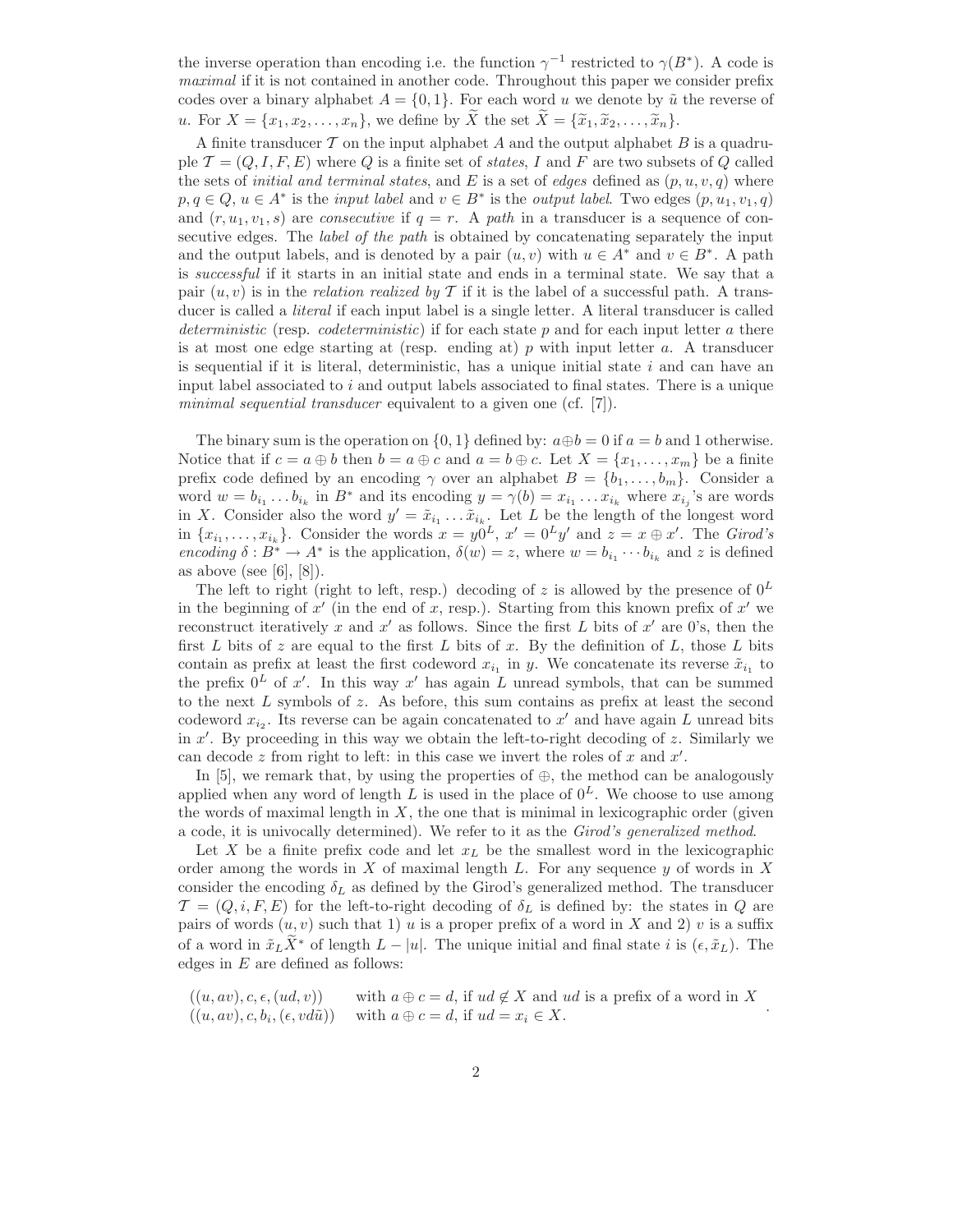**Theorem 0.1** The transducer T realizes the function  $\varphi$  defined by  $\varphi(z) = \delta_L^{-1}(z) b_L$ , where  $\delta_L^{-1}$  is the decoding of  $\delta_L$  from left to right and  $b_L$  is the word  $\gamma^{-1}(x_L)$ . Moreover this transducer is deterministic, co-deterministic and minimal.

In a similar way we can define a transducer for the right to left encoding. In [5] we prove that the transducers for the left-to-right and for the right-to-left decoding are isomorphic. This means that we can use the same transducer for decoding a word in both directions.

Given a prefix code  $X = \{x_1, x_2, \ldots, x_m\}$  we can measure the size of X in different ways: |X|, the *cardinality* X;  $||X|| = \sum_{x \in X} |x|$ , the *length* of X; |T<sub>X</sub>|, the number of nodes of the binary tree  $T_X$  naturally associated to  $X$ ;  $L = \max_{x \in X} |x|$ , the length of the longest word in X. For X prefix code, let  $\mathcal{T}_X = (Q, i, F, E)$  be the transducer, as defined before, with  $(\varepsilon, \tilde{x}_L)$  as initial state. We are interested to find a bound to  $|Q|$ .

We say that a prefix code X is *uniform* if all the words in X have the same length  $L$ . A maximal uniform code whose words have length  $L$  contain all the words of length  $L$ , i.e.  $X = A^L$ . Then  $|X| = 2^L$ ,  $||X|| = L 2^L$  and  $|T_X| = 2^{L+1} - 1$ . We have the following:

**Theorem 0.2** If X is a prefix code then the number of states of  $T_X$  is less than or equal to  $L$   $2^L$ . If  $X$  is a uniform maximal code, this bound is tight.

This means that, for uniform codes,  $|Q| = ||X||$ ,  $|Q| \leq |T_X| \log |T_X|$  and  $|Q| =$  $|X| \log(|X|)$ . Moreover Theorem 0.2 gives an exponential upper bound in L.

For maximal prefix codes we get an exponential lower bound in L. This depends on the well known fact (see [2]) that any word w in  $A^*$  is in  $X^*Pref(X)$  (and consequently  $\tilde{w}$  is in  $Suff(\tilde{X})\tilde{X}^*$ ). Using this fact and the construction of the transducer we get the following lower bound:

**Theorem 0.3** If X is a maximal prefix code then,  $|Q| \ge 2^L$ .

From this theorem we expect that the farthest a code is from being uniform, the greatest the number of states is in the correspondent transducer.

The following Lemma shows that the number of states of the transducer grows when adding words to the prefix code:

**Lemma 0.4** Let  $Y \subseteq X$  be prefix codes such that the length of the longest word in X is the length of the longest word in Y. Then  $T_Y$  is contained in  $T_X$  and the number of states of  $T_Y$  is strictly less than to the one of  $T_X$ .

Given two binary trees  $T_1$  and  $T_2$ , we say that they are isomorphic if  $T_2$  can be obtained from  $T_1$  by choosing some of its nodes and, for each of them, switching the right and the left subtree. We have noticed, by experimental results, that, if  $X_1$  and  $X_2$  are two prefix codes corresponding to isomorphic trees then the corresponding transducers have the same number of states. We conjecture that the corresponding transducers are, in particular, isomorphic as unlabeled graphs.

Let us consider now X a uniform non-maximal prefix code. For uniform codes of two words we have a precise result for the state complexity:

**Theorem 0.5** Let  $X = \{x_1, x_2\}$  be a uniform code and let u be the longest common prefix between  $x_1$  and  $x_2$ . Then:

$$
|Q| = \left\{ \begin{array}{cc} |T_X| - 3|u| + 2L - 3 & \text{ if } |u| < L/2 \\ |T_X| - |u| + L - 2 & \text{ if } |u| \ge L/2 \end{array} \right.
$$

In general, we have the following proposition stating a state complexity of  $\mathcal{O}(|X||T_X|)$ for non maximal uniform prefix codes: